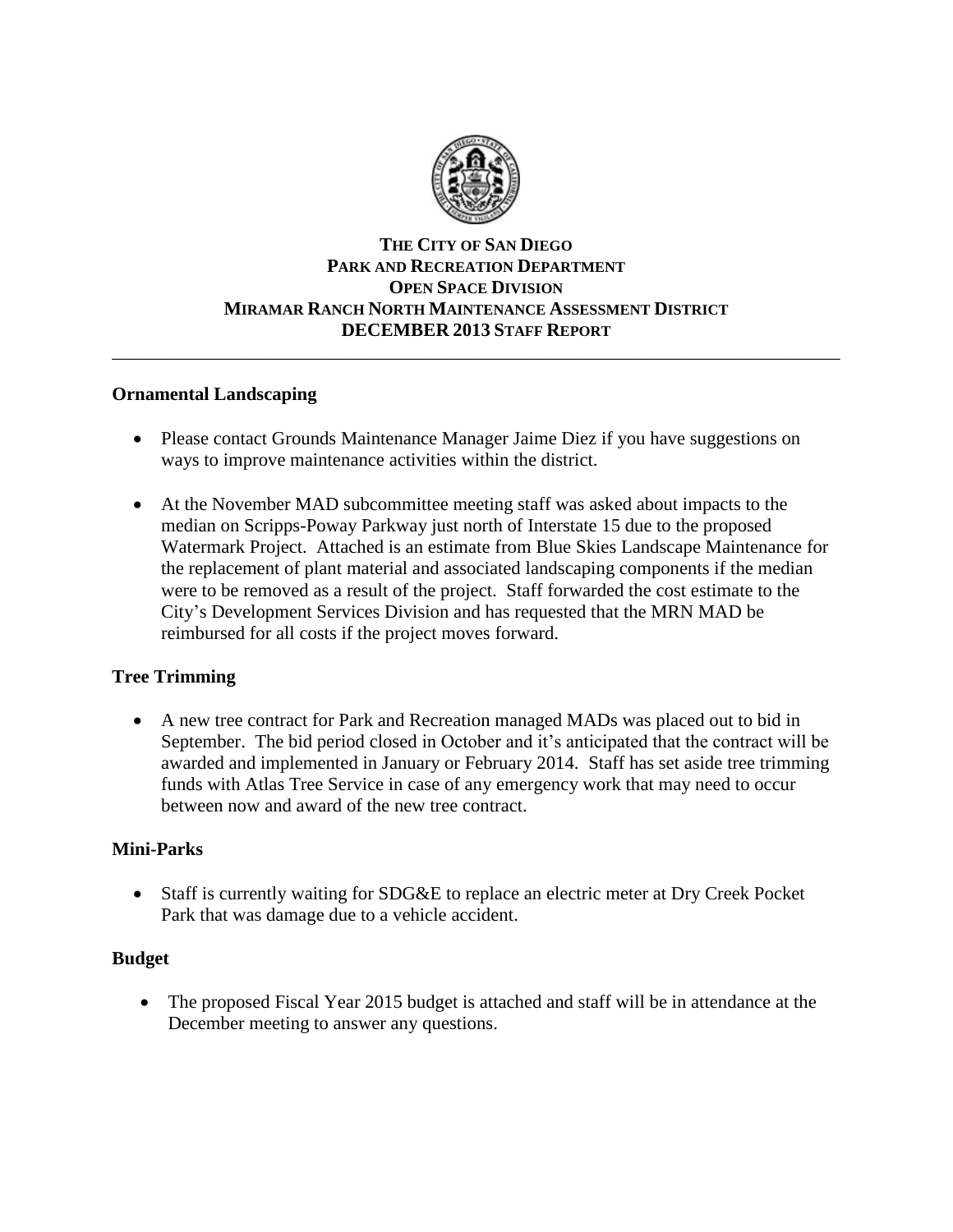#### **MRN Re-ballot History**

 At the November MAD subcommittee meeting staff was asked about the MADs reballoting history. The following is a brief summary of re-balloting and is within the MRN Engineers Report which is also available here: <http://www.sandiego.gov/park-and-recreation/pdf/aer/2014/14miramarranchnorth.pdf>

"The District was re-engineered in Fiscal Year 1999 for compliance with Proposition 218. The District was re-balloted for Fiscal Year 2003 to allow for an increase in assessments and additional District improvements."

#### **Landscape Contract**

• Blue Skies continues to provide services within budget.

#### **Attachments**

- 1. Estimate for replacement of Scripps-Poway Parkway median landscaping
- 2. Proposed Fiscal Year 2015 Budget

Respectfully submitted,

Jaime Diez Grounds Maintenance Manager (619) 685-1306 [jdiez@sandiego.gov](mailto:jdiez@sandiego.gov)

cc: Casey Smith, District Manager, Open Space Division Paul Sirois, Assistant Deputy Director, Open Space Division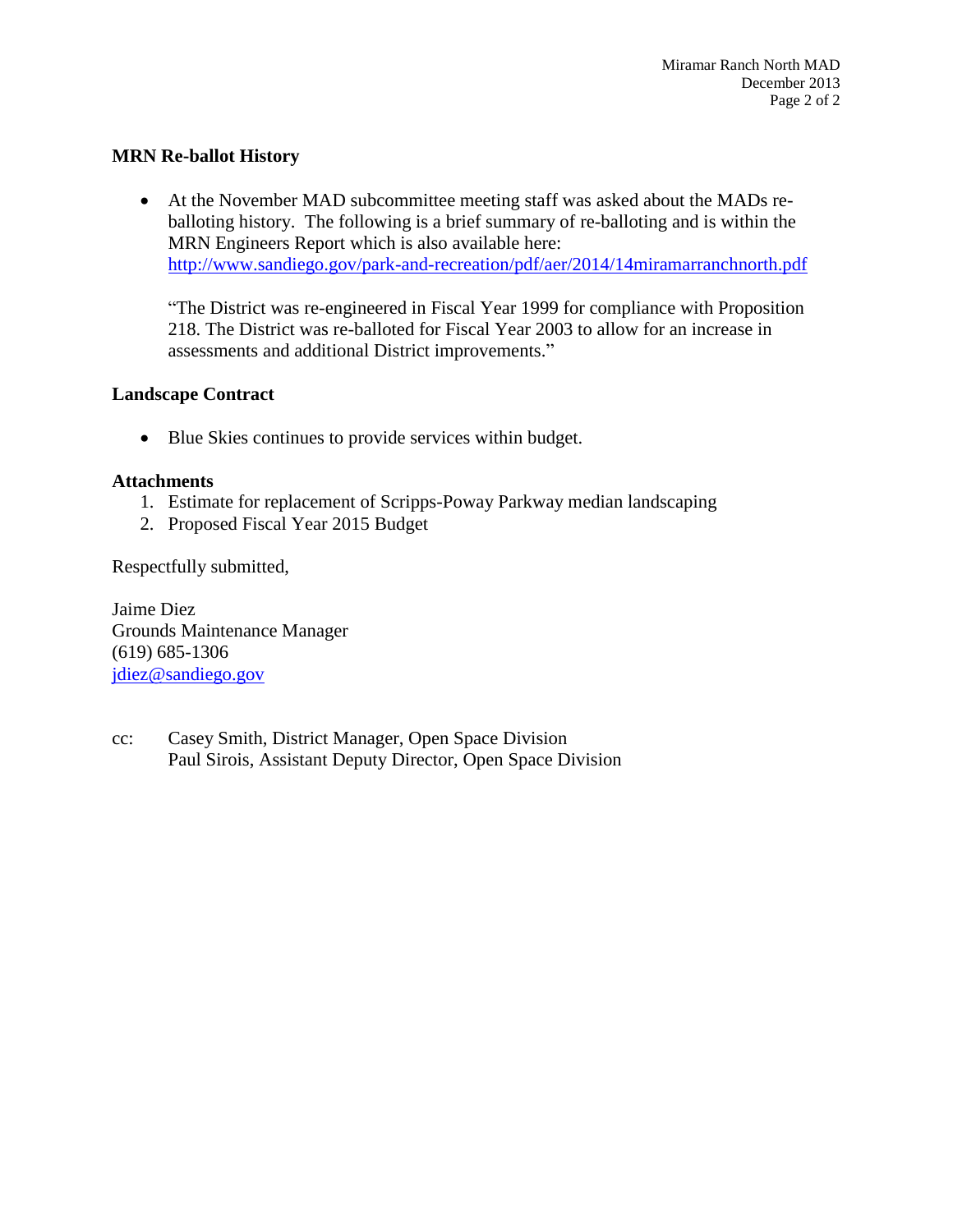

City of San Diego Park & Recreation Dept. May 14, 2013 Attn: Jaime Diez 202 'C' St., Floor 5 San Diego, CA, 92101

## RE: PLANT REPLACEMENT COSTS FOR THE MEDIAN AT I-15 AND SPP

Jaime,

These are the estimated replacement cost to replace the plant material, irrigation system, and all other items in the same manner and kind as what is there now.

| <b>Plant Items</b>                                                                                                    | Material     | Labor       |
|-----------------------------------------------------------------------------------------------------------------------|--------------|-------------|
| $9 - 60$ " box Standard Crepe Myrtle's @ \$2,075.00 ea.<br>Labor to import, crane, traffic control and plant all 9    | \$18,675.00  | \$13,050.00 |
| $7 - 72$ " box Multi trunk Crepe Myrtle's @ \$3,564.00 ea.<br>Labor to import, crane, traffic control and plant all 7 | 24,948.00    | 12,600.00   |
| $10 - 108$ " box Eldarica pine tree's @ \$12,474.00 ea.<br>Labor to import, crane, traffic control and plant all 10   | 124,740.00   | 50,000.00   |
| 178 - 5 gallon purple Lantana's @ \$9.21 ea.<br>Labor to import and plant all 178                                     | 1,639.38     | 1,483.25    |
| 267 – 5 gallon Day Lilies @ \$9.75 ea.<br>Labor to import and plant all 267                                           | 2,603.25     | 2,225.00    |
| 183 – 15 gallon Indian Hawthorne's @ \$44.50 ea.<br>Labor to import and plant all 183                                 | 8,143.50     | 2,287.50    |
| 25 yards of mulch delivered<br>Labor to spread                                                                        | 1,041.50     | 500.00      |
| Subtotals                                                                                                             | \$181,790.63 | \$82,145.75 |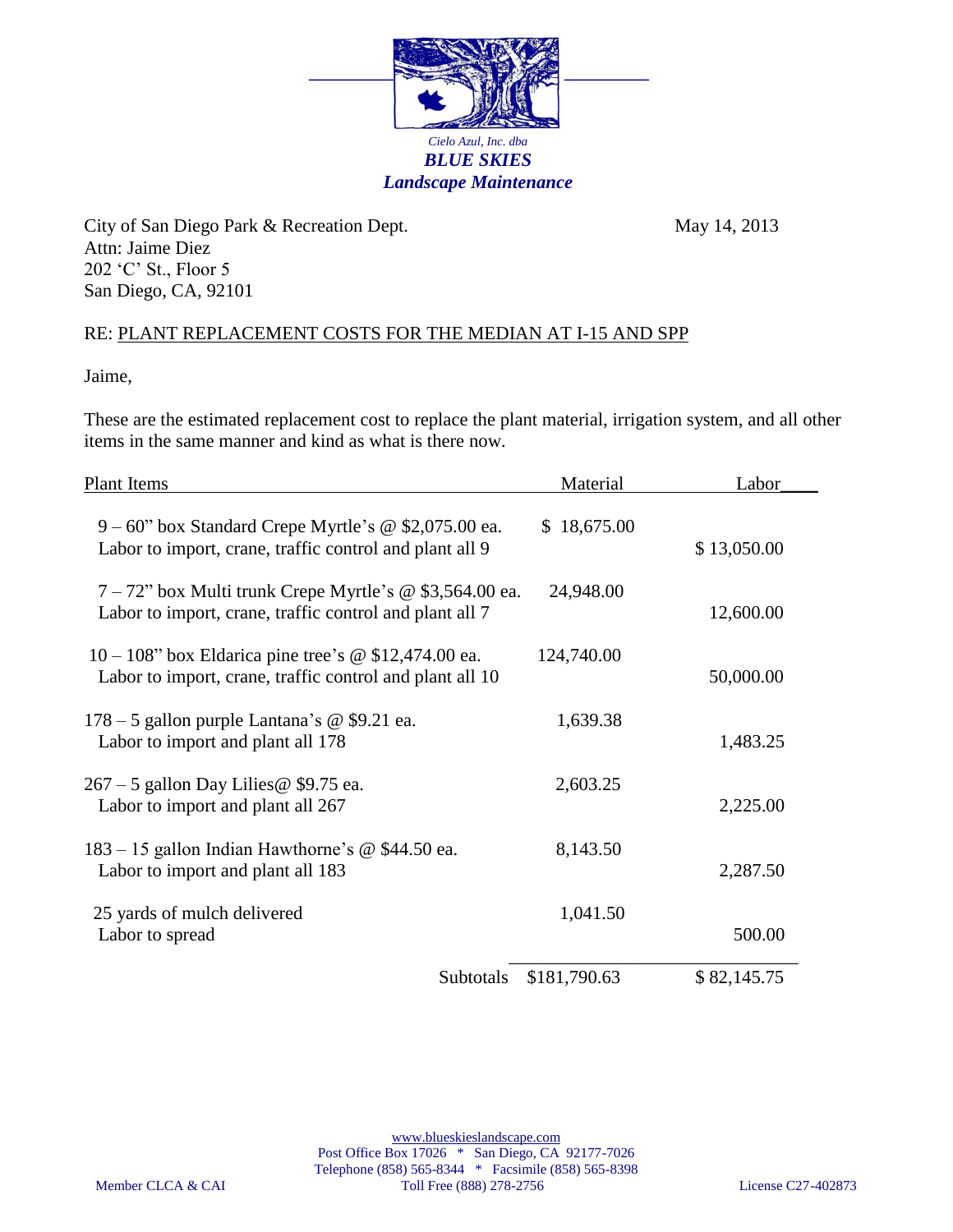

| Irrigation Items                                                                                                                                         | Material               | Labor                             |
|----------------------------------------------------------------------------------------------------------------------------------------------------------|------------------------|-----------------------------------|
| 1- Concrete valve box with metal lid, 1- brass valve,<br>all pipe, parts, nipples and bubblers to water the<br>26 trees.                                 | 834.04<br>SS.          | \$<br>898.25                      |
| 2- Concrete valve boxes with metal lids, 2-brass valves<br>all pipe, parts, nipples and drippers and emitter boxes<br>to water remaining the 628 shrubs. | 1,694.25               | 1,789.00                          |
| 1-1" Brass quick coupler valve and box.<br>Irrigation subtotal                                                                                           | 75.00<br>2,603.29<br>S | 70.00<br>$\mathbb{S}$<br>2,757.25 |
| Plant subtotal (page 1)                                                                                                                                  | 181,790.63             | 82,145.75                         |
| <b>Total Costs</b>                                                                                                                                       | \$184,393.92           | \$84,903.00                       |

If you have questions regarding the costs involved please contact me at the office

Thank you,

Pete Navarro

Blue Skies Landscape Maintenance file:JaimeCtrMednBid05-15-13